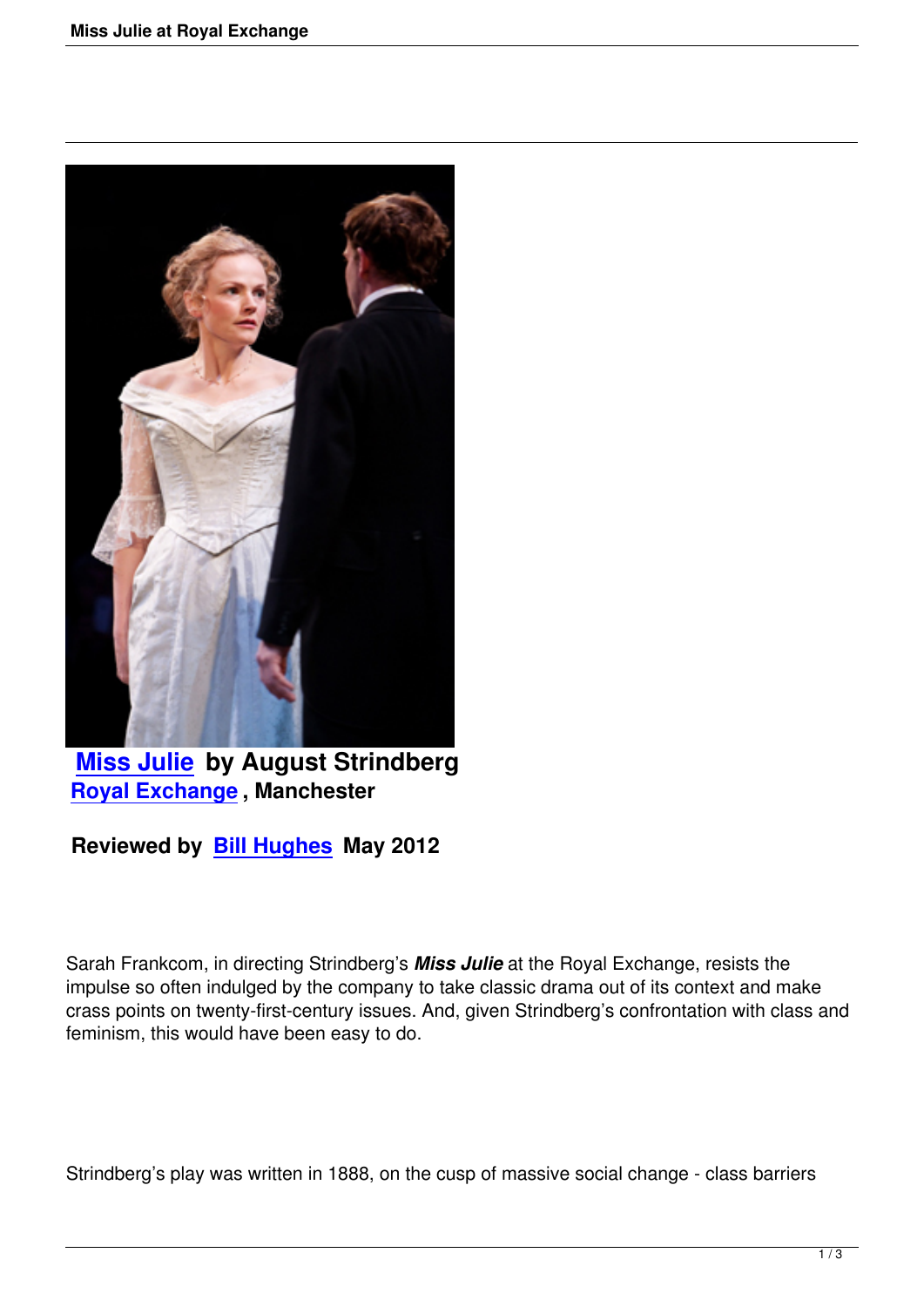were dissolving, religious certainties collapsing, the Woman Question was in the air (especially as voiced by Strindberg's *bête noir*, the progressive Ibsen). The new form of naturalist drama and the formal experiments of Strindberg create a new drama appropriate for the age. This involved such techniques as doing away with act and scene divisions, for instance, having actors perform mundane tasks to ensure a continuous flow of dramatic action while significant events take place off stage.

The production deviates from this with a flawed interlude where time is suspended and realism eschewed for a masque-like love triangle enacted between peasants, singing to a violin that seemed to symbolise eternal conflicts and resolutions between the sexes. The actual text maintains the continuous narrative, with peasants invading the kitchen from the Midsummer festivities that have provided the backdrop, dancing, drinking, and singing a bawdy folk song that is aimed at Jean and Julie's transgression, and urges them further into tragedy through its scandal-mongering.

Strindberg engages with another contemporary strand in naturalism—the determination of character by the weight of culture or even heredity. The bleak fatalism whereby the characters cannot escape their class and sexual identities seems to suggest that determinism, yet the performance brought out brilliantly the bad faith and evasion of responsibility that is in the text and which undermines that current.